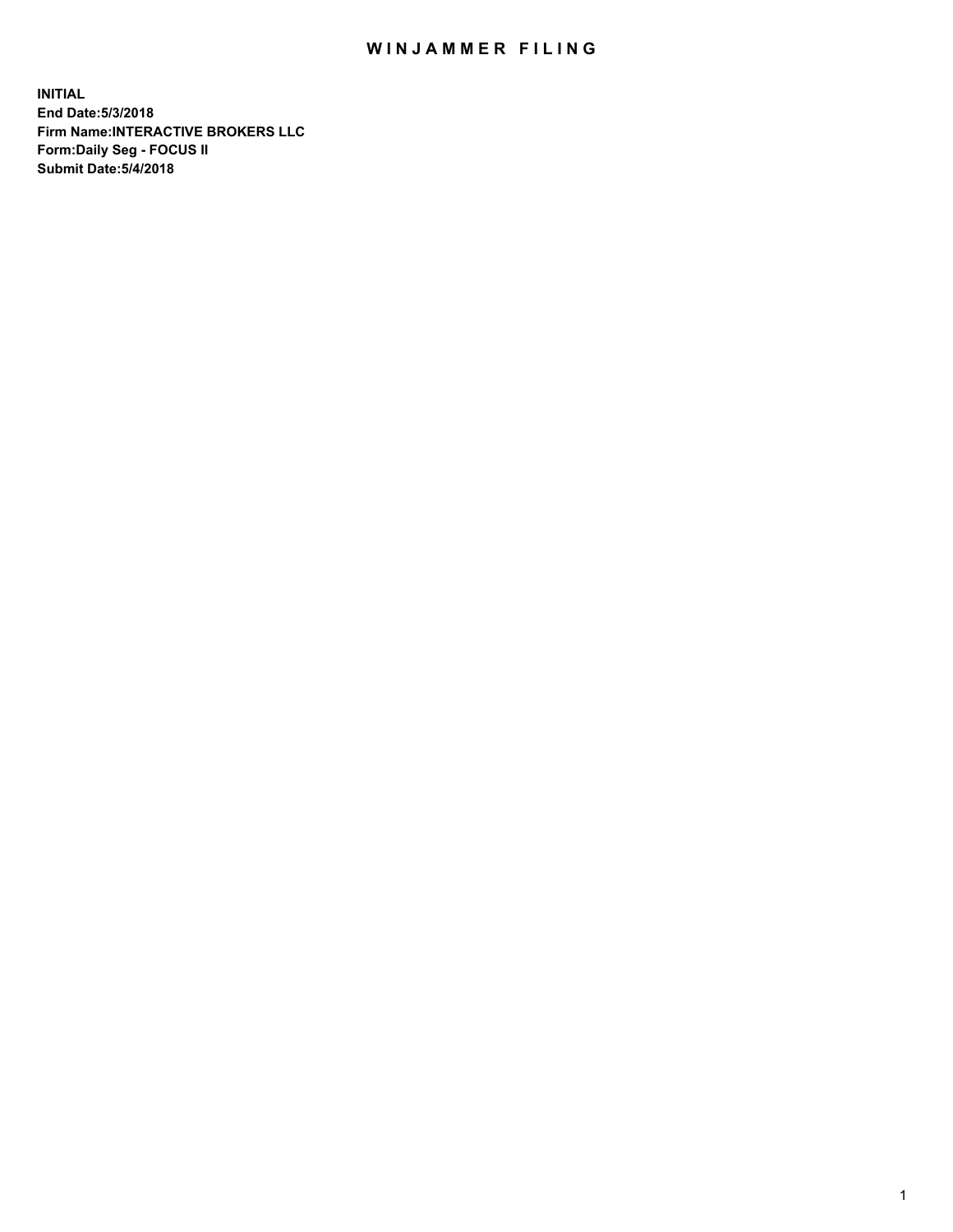## **INITIAL End Date:5/3/2018 Firm Name:INTERACTIVE BROKERS LLC Form:Daily Seg - FOCUS II Submit Date:5/4/2018 Daily Segregation - Cover Page**

| Name of Company<br><b>Contact Name</b><br><b>Contact Phone Number</b><br><b>Contact Email Address</b>                                                                                                                                                                                                                          | <b>INTERACTIVE BROKERS LLC</b><br>James Menicucci<br>203-618-8085<br>jmenicucci@interactivebrokers.c<br>om |
|--------------------------------------------------------------------------------------------------------------------------------------------------------------------------------------------------------------------------------------------------------------------------------------------------------------------------------|------------------------------------------------------------------------------------------------------------|
| FCM's Customer Segregated Funds Residual Interest Target (choose one):<br>a. Minimum dollar amount: ; or<br>b. Minimum percentage of customer segregated funds required:%; or<br>c. Dollar amount range between: and; or<br>d. Percentage range of customer segregated funds required between:% and%.                          | $\overline{\mathbf{0}}$<br>$\overline{\mathbf{0}}$<br>155,000,000 245,000,000<br>00                        |
| FCM's Customer Secured Amount Funds Residual Interest Target (choose one):<br>a. Minimum dollar amount: ; or<br>b. Minimum percentage of customer secured funds required:%; or<br>c. Dollar amount range between: and; or<br>d. Percentage range of customer secured funds required between: % and %.                          | $\overline{\mathbf{0}}$<br>0<br>80,000,000 120,000,000<br>00                                               |
| FCM's Cleared Swaps Customer Collateral Residual Interest Target (choose one):<br>a. Minimum dollar amount: ; or<br>b. Minimum percentage of cleared swaps customer collateral required:% ; or<br>c. Dollar amount range between: and; or<br>d. Percentage range of cleared swaps customer collateral required between:% and%. | $\overline{\mathbf{0}}$<br>$\underline{\mathbf{0}}$<br>0 <sub>0</sub><br>0 <sub>0</sub>                    |

Attach supporting documents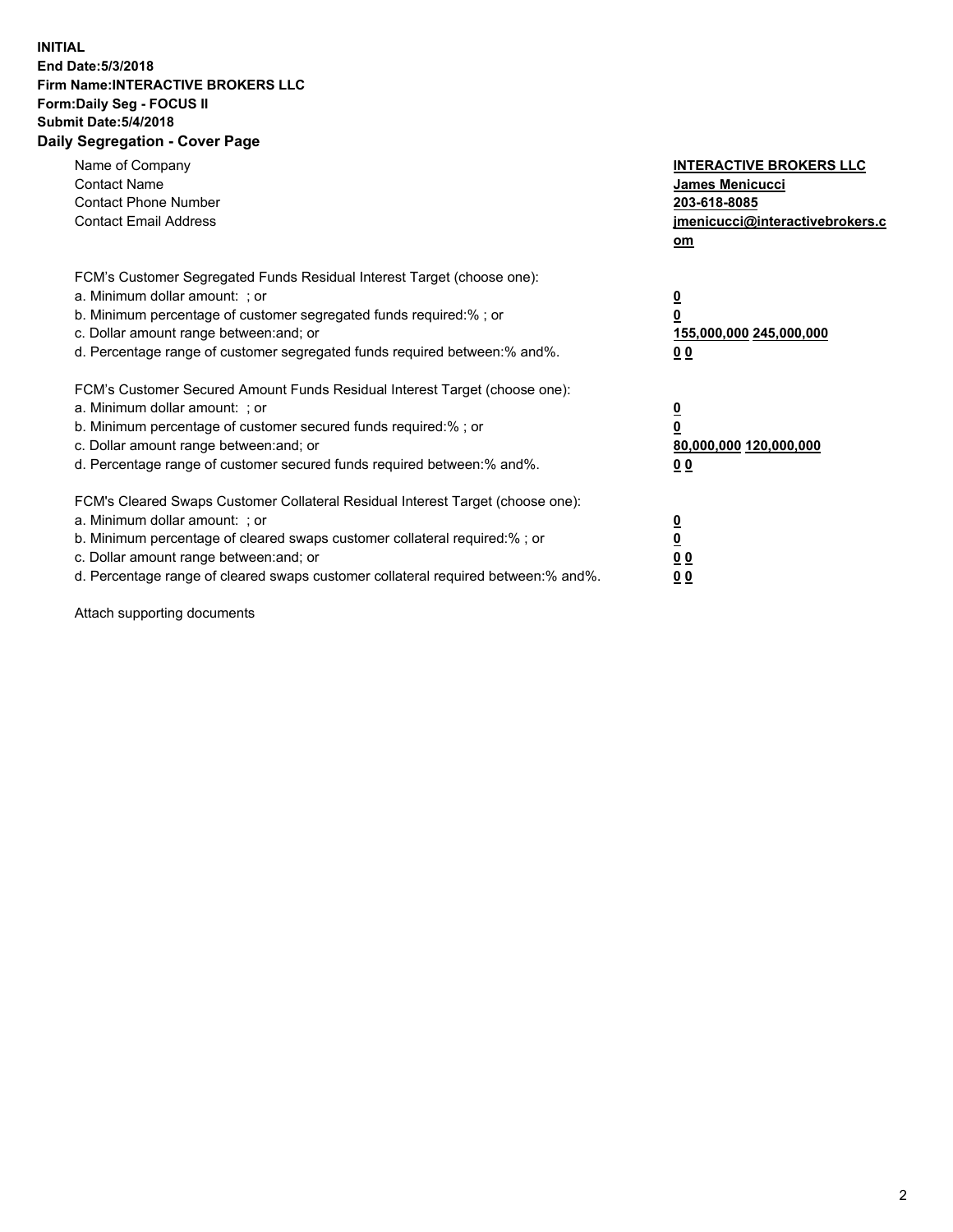## **INITIAL End Date:5/3/2018 Firm Name:INTERACTIVE BROKERS LLC Form:Daily Seg - FOCUS II Submit Date:5/4/2018 Daily Segregation - Secured Amounts**

|     | Foreign Futures and Foreign Options Secured Amounts                                         |                                  |
|-----|---------------------------------------------------------------------------------------------|----------------------------------|
|     | Amount required to be set aside pursuant to law, rule or regulation of a foreign            | $0$ [7305]                       |
|     | government or a rule of a self-regulatory organization authorized thereunder                |                                  |
| 1.  | Net ledger balance - Foreign Futures and Foreign Option Trading - All Customers             |                                  |
|     | A. Cash                                                                                     | 442,611,304 [7315]               |
|     | B. Securities (at market)                                                                   | $0$ [7317]                       |
| 2.  | Net unrealized profit (loss) in open futures contracts traded on a foreign board of trade   | -9,929,721 [7325]                |
| 3.  | Exchange traded options                                                                     |                                  |
|     | a. Market value of open option contracts purchased on a foreign board of trade              | 292,586 [7335]                   |
|     | b. Market value of open contracts granted (sold) on a foreign board of trade                | -52,530 [7337]                   |
| 4.  | Net equity (deficit) (add lines 1.2. and 3.)                                                | 432,921,639 [7345]               |
| 5.  | Account liquidating to a deficit and account with a debit balances - gross amount           | 2,818 [7351]                     |
|     | Less: amount offset by customer owned securities                                            | 0 [7352] 2,818 [7354]            |
| 6.  | Amount required to be set aside as the secured amount - Net Liquidating Equity              | 432,924,457 [7355]               |
|     | Method (add lines 4 and 5)                                                                  |                                  |
| 7.  | Greater of amount required to be set aside pursuant to foreign jurisdiction (above) or line | 432,924,457 [7360]               |
|     | 6.                                                                                          |                                  |
|     | FUNDS DEPOSITED IN SEPARATE REGULATION 30.7 ACCOUNTS                                        |                                  |
| 1.  | Cash in banks                                                                               |                                  |
|     | A. Banks located in the United States                                                       | 93,523,898 [7500]                |
|     | B. Other banks qualified under Regulation 30.7                                              | 0 [7520] 93,523,898 [7530]       |
| 2.  | Securities                                                                                  |                                  |
|     | A. In safekeeping with banks located in the United States                                   | 371,374,382 [7540]               |
|     | B. In safekeeping with other banks qualified under Regulation 30.7                          | 0 [7560] 371,374,382 [7570]      |
| 3.  | Equities with registered futures commission merchants                                       |                                  |
|     | A. Cash                                                                                     | $0$ [7580]                       |
|     | <b>B.</b> Securities                                                                        | $0$ [7590]                       |
|     | C. Unrealized gain (loss) on open futures contracts                                         | $0$ [7600]                       |
|     | D. Value of long option contracts                                                           | $0$ [7610]                       |
|     | E. Value of short option contracts                                                          | 0 [7615] 0 [7620]                |
| 4.  | Amounts held by clearing organizations of foreign boards of trade                           |                                  |
|     | A. Cash                                                                                     | $0$ [7640]                       |
|     | <b>B.</b> Securities                                                                        | $0$ [7650]                       |
|     | C. Amount due to (from) clearing organization - daily variation                             | $0$ [7660]                       |
|     | D. Value of long option contracts                                                           | $0$ [7670]                       |
|     | E. Value of short option contracts                                                          | 0 [7675] 0 [7680]                |
| 5.  | Amounts held by members of foreign boards of trade                                          |                                  |
|     | A. Cash                                                                                     | 100,492,936 [7700]               |
|     | <b>B.</b> Securities                                                                        | $0$ [7710]                       |
|     | C. Unrealized gain (loss) on open futures contracts                                         | -9,965,724 [7720]                |
|     | D. Value of long option contracts                                                           | 292,586 [7730]                   |
|     | E. Value of short option contracts                                                          | -52,530 [7735] 90,767,268 [7740] |
| 6.  | Amounts with other depositories designated by a foreign board of trade                      | $0$ [7760]                       |
| 7.  | Segregated funds on hand                                                                    | $0$ [7765]                       |
| 8.  | Total funds in separate section 30.7 accounts                                               | 555,665,548 [7770]               |
| 9.  | Excess (deficiency) Set Aside for Secured Amount (subtract line 7 Secured Statement         | 122,741,091 [7380]               |
|     | Page 1 from Line 8)                                                                         |                                  |
| 10. | Management Target Amount for Excess funds in separate section 30.7 accounts                 | 80,000,000 [7780]                |
| 11. | Excess (deficiency) funds in separate 30.7 accounts over (under) Management Target          | 42,741,091 [7785]                |
|     |                                                                                             |                                  |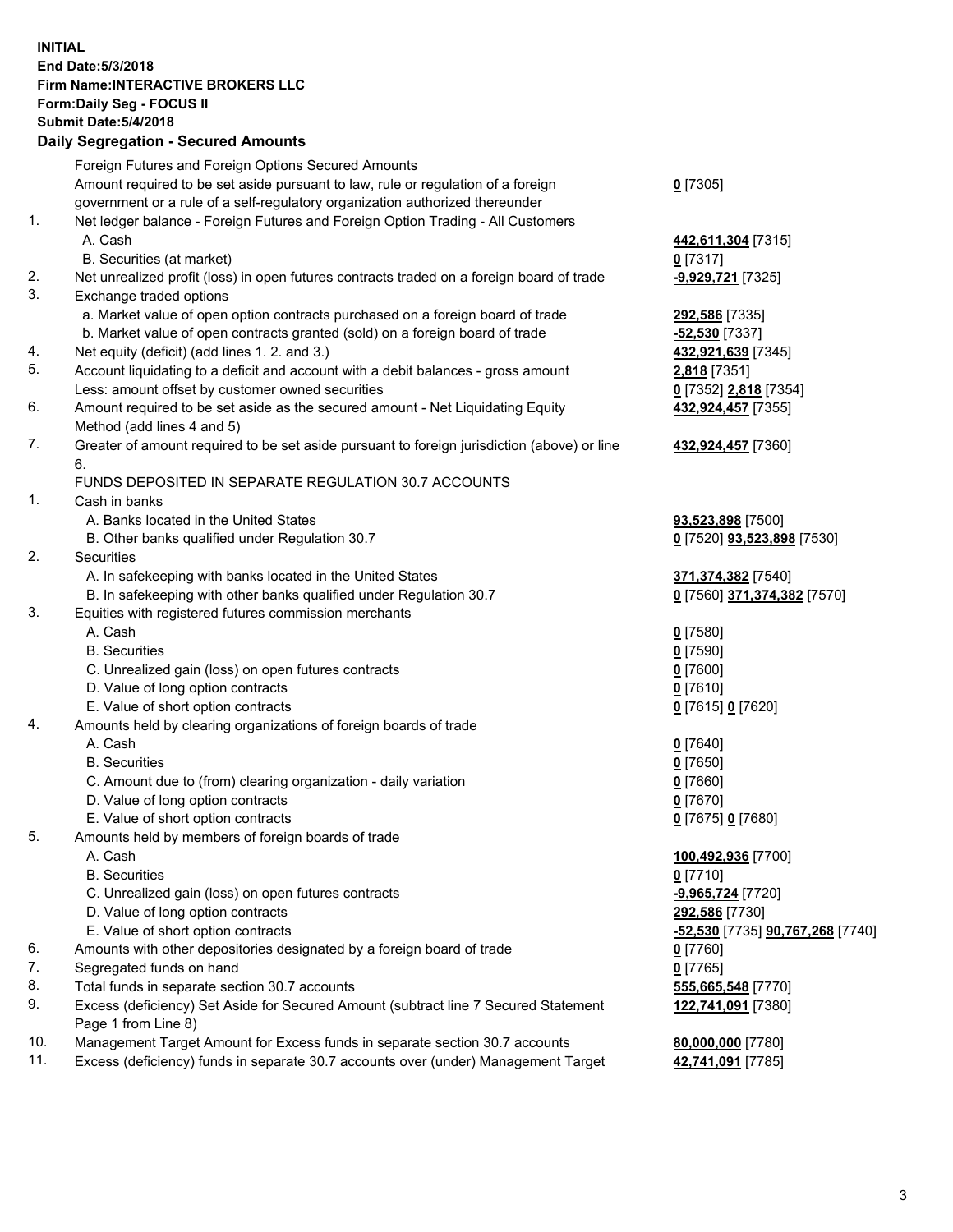**INITIAL End Date:5/3/2018 Firm Name:INTERACTIVE BROKERS LLC Form:Daily Seg - FOCUS II Submit Date:5/4/2018 Daily Segregation - Segregation Statement** SEGREGATION REQUIREMENTS(Section 4d(2) of the CEAct) 1. Net ledger balance A. Cash **4,069,613,977** [7010] B. Securities (at market) **0** [7020] 2. Net unrealized profit (loss) in open futures contracts traded on a contract market **50,103,936** [7030] 3. Exchange traded options A. Add market value of open option contracts purchased on a contract market **165,603,259** [7032] B. Deduct market value of open option contracts granted (sold) on a contract market **-185,548,314** [7033] 4. Net equity (deficit) (add lines 1, 2 and 3) **4,099,772,858** [7040] 5. Accounts liquidating to a deficit and accounts with debit balances - gross amount **156,452** [7045] Less: amount offset by customer securities **0** [7047] **156,452** [7050] 6. Amount required to be segregated (add lines 4 and 5) **4,099,929,310** [7060] FUNDS IN SEGREGATED ACCOUNTS 7. Deposited in segregated funds bank accounts A. Cash **640,666,335** [7070] B. Securities representing investments of customers' funds (at market) **2,572,289,811** [7080] C. Securities held for particular customers or option customers in lieu of cash (at market) **0** [7090] 8. Margins on deposit with derivatives clearing organizations of contract markets A. Cash **19,717,255** [7100] B. Securities representing investments of customers' funds (at market) **1,084,310,649** [7110] C. Securities held for particular customers or option customers in lieu of cash (at market) **0** [7120] 9. Net settlement from (to) derivatives clearing organizations of contract markets **-313,400** [7130] 10. Exchange traded options A. Value of open long option contracts **165,465,203** [7132] B. Value of open short option contracts **-185,425,147** [7133] 11. Net equities with other FCMs A. Net liquidating equity **0** [7140] B. Securities representing investments of customers' funds (at market) **0** [7160] C. Securities held for particular customers or option customers in lieu of cash (at market) **0** [7170] 12. Segregated funds on hand **0** [7150] 13. Total amount in segregation (add lines 7 through 12) **4,296,710,706** [7180] 14. Excess (deficiency) funds in segregation (subtract line 6 from line 13) **196,781,396** [7190] 15. Management Target Amount for Excess funds in segregation **155,000,000** [7194] 16. Excess (deficiency) funds in segregation over (under) Management Target Amount **41,781,396** [7198]

Excess